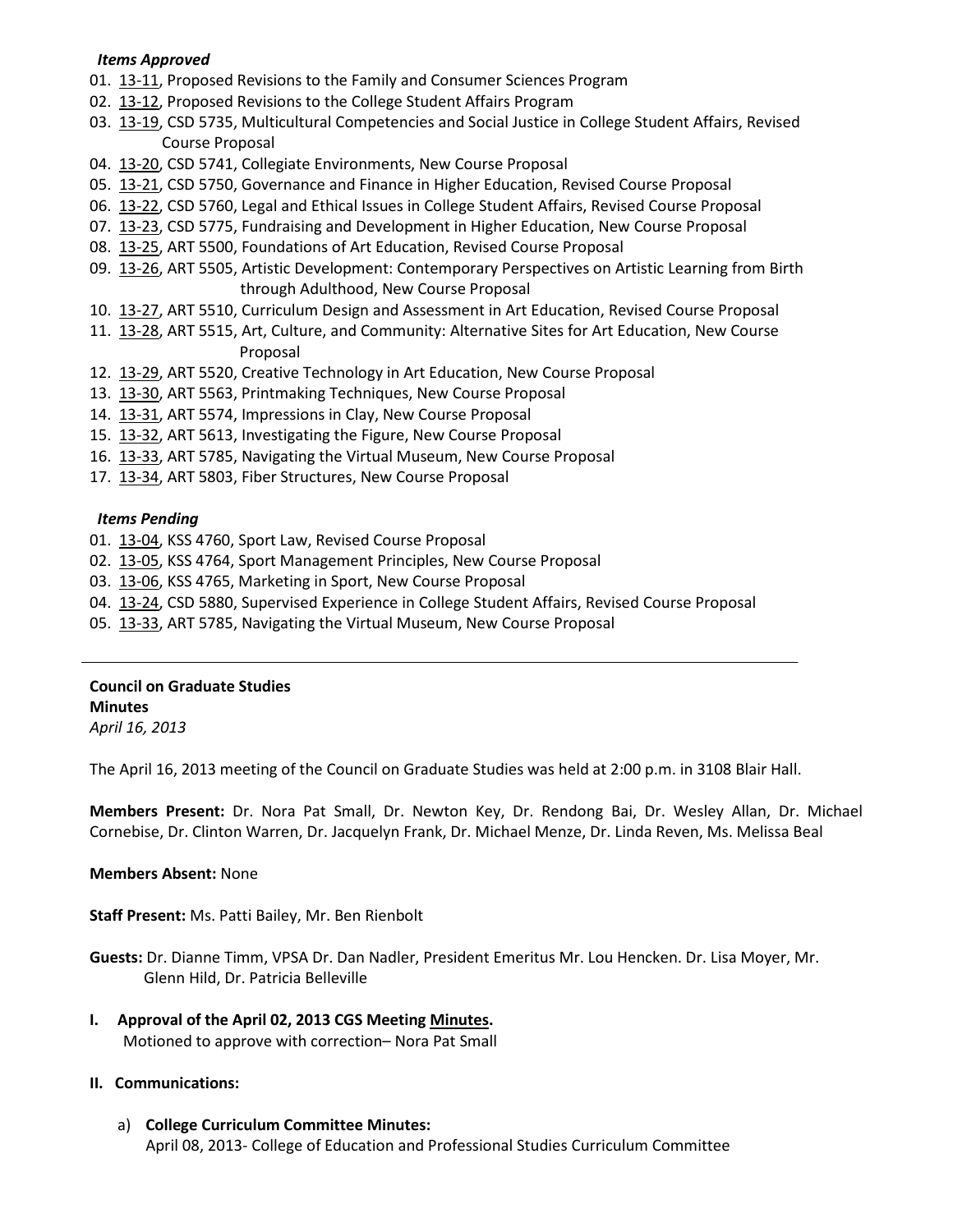meeting [minutes.](http://castle.eiu.edu/~eiucgs/currentagendaitems/CEPSMin04-08-13.pdf) 2

April 12, 2013- College of Sciences Curriculum Committee meeting [minutes.](http://castle.eiu.edu/~eiucgs/currentagendaitems/COSMin04-12-13.pdf)

b) **Approved Executive Actions** None

#### c) **Reviewed Executive Actions**

### **III. Items Added to the Agenda (Today):**

- 01. [13-35,](http://castle.eiu.edu/~eiucgs/currentagendaitems/agenda13-35.pdf) ART 5786, Special Topics in Art History, New Course Proposal
- 02. [13-36,](http://castle.eiu.edu/~eiucgs/currentagendaitems/agenda13-36.pdf) ART 5800, Research Methods in Art Education, Revised Course Proposal
- 03. [13-37,](http://castle.eiu.edu/~eiucgs/currentagendaitems/agenda13-37.pdf) ART 5970, Individualized Study in Art Education, Revised Course Proposal
- 04. [13-38,](http://castle.eiu.edu/~eiucgs/currentagendaitems/agenda13-38.pdf) Proposal for Online Master of Arts in Art with Art Education Option
- 05. [13-39,](http://castle.eiu.edu/~eiucgs/currentagendaitems/agenda13-39.pdf) Proposal for Master of Arts in Art with Community Arts Option
- 06. [13-40,](http://castle.eiu.edu/~eiucgs/currentagendaitems/agenda13-40.pdf) TEC 5001, Seminar in Technology, New Course Proposal

### IV. **Items Acted Upon:**

01. [13-11,](http://castle.eiu.edu/~eiucgs/currentagendaitems/agenda13-11.pdf) Proposed Revisions to the Family and Consumer Sciences Program; Lisa Moyer presented the proposal. Council approved unanimously; Effective date – Fall 2013

02. [13-19,](http://castle.eiu.edu/~eiucgs/currentagendaitems/agenda13-19.pdf) CSD 5735, Multicultural Competencies and Social Justice in College Student Affairs, Revised Course Proposal; Dianne Timm presented the course. Council approved unanimously with correction; Effective date – Fall 2013;

(3-0-3) CSD 5735, Multicultural Competencies and Social Justice in College Student Affairs. This course is designed to acquaint future student affairs professionals with competency skills deemed necessary for the successful practice of student affairs administration in multicultural and diverse higher education settings. Characteristics, policies, practices and organization dynamics of higher education institutions that affect the delivery of services and programs for all members of the higher education community are the focus of the course.

03. [13-20,](http://castle.eiu.edu/~eiucgs/currentagendaitems/agenda13-20.pdf) CSD 5741, Collegiate Environments, New Course Proposal; Dianne Timm presented the course. Council approved unanimously; Effective date – Fall 2013;

(3-0-3) CSD 5741, Collegiate Environments. This course will introduce students to the complexity of college campuses and cultures including the physical, social, and psychological aspects of these environments. Theories, research, assessment devices, and design strategies will be utilized to describe the college environment and explain its impact on students and staff. The intent of the course is to become familiar with higher education settings and strategies for enhancing these environments. Also, students will examine environmental influences on human behavior in the collegiate setting in an effort to maximize student learning and development. Throughout the course, attention will be paid to the impact of campus environment on diverse student populations and a variety of student groups.

04. [13-21,](http://castle.eiu.edu/~eiucgs/currentagendaitems/agenda13-21.pdf) CSD 5750, Governance and Finance in Higher Education, Revised Course Proposal; Lou Hencken presented the course. Council approved unanimously with correction; Effective date – Fall 2013; (3-0-3) CSD 5750, Governance and Finance in Higher Education. This course is designed to acquaint future student affairs professionals with governance, administrative, financial, and budgetary information, and activities relevant to the operation of institutions of higher education. Emphasis will placed on developing budgeting and planning skills to be used in administrative positions.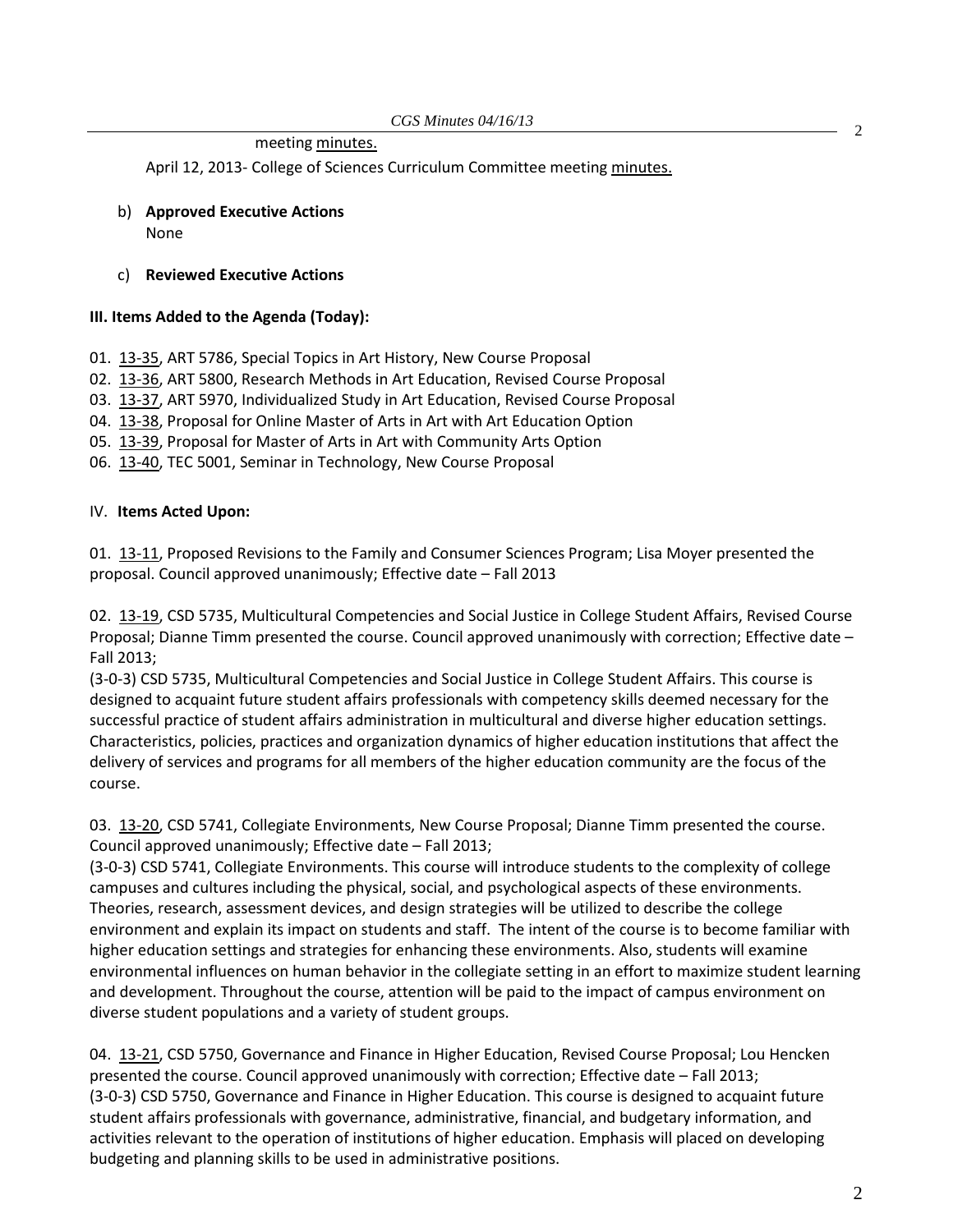05. [13-22,](http://castle.eiu.edu/~eiucgs/currentagendaitems/agenda13-22.pdf) CSD 5760, Legal and Ethical Issues in College Student Affairs, Revised Course Proposal; Dianne Timm presented the course. Council approved unanimously with correction; Effective date – Fall 2013; (3-0-3) CSD 5760, Legal and Ethical Issues in College Student Affairs. This course is designed to equip students with a working knowledge of current, past and potential laws and legal issues affecting higher education and to apply ethics standards and ethical decision making into all aspects of professional practice.

06. [13-23,](http://castle.eiu.edu/~eiucgs/currentagendaitems/agenda13-23.pdf) CSD 5775, Fundraising and Development in Higher Education, New Course Proposal; Lou Hencken presented the course. Council approved unanimously; Effective date – Fall 2013; (3-0-3) CSD 5775, Fundraising and Development in Higher Education. This course is designed to acquaint future student affairs professionals with the knowledge and skills necessary to work in the area of philanthropy in higher education with an emphasis on college student affairs.

\*Item 13-12 taken out of order to maintain course proposal congruity

07. [13-12,](http://castle.eiu.edu/~eiucgs/currentagendaitems/agenda13-12.pdf) Proposed Revisions to the College Student Affairs Program; Lou Hencken presented the proposal. Council approved unanimously; Effective date – Fall 2013

08. [13-25,](http://castle.eiu.edu/~eiucgs/currentagendaitems/agenda13-25.pdf) ART 5500, Foundations of Art Education, Revised Course Proposal; Patricia Belleville presented the course. Council approved unanimously with correction; Effective date – Fall 2014; (3-0-3) ART 5500, Foundations of Art Education. This course presents students with the history and theory of art education, including current trends, concepts, and strategies for teaching art.

Prerequisite(s):

Admission to the Master of Arts in Art with Art Education Option or the Master of Arts in Art with Community Arts Option.

09. [13-26,](http://castle.eiu.edu/~eiucgs/currentagendaitems/agenda13-26.pdf) ART 5505, Artistic Development: Contemporary Perspectives on Artistic Learning from Birth through Adulthood, New Course Proposal; Patricia Belleville presented the course. Council approved with correction and two abstentions; Effective date – Fall 2014;

(3-0-3) ART 5505, Artistic Development: Contemporary Perspectives on Artistic Learning from Birth through Adulthood. This course will place artistic development in the context of a diverse array of creative visual, aesthetic, and symbolic expressions, and cultural productions, identifying connections between artistic/aesthetic behaviors and other domains of human development.

Prerequisite(s):

Admission to the Master of Arts in Art with Art Education Option or the Master of Arts in Art with Community Arts Option.

10. [13-27,](http://castle.eiu.edu/~eiucgs/currentagendaitems/agenda13-27.pdf) ART 5510, Curriculum Design and Assessment in Art Education, Revised Course Proposal; Patricia Belleville presented the course. Council approved with correction and one abstention; Effective date – Fall 2014;

(3-0-3) ART 5510, Curriculum Design and Assessment in Art Education. This course presents students with historical models and current trends in curricular and assessment design in art education.

Prerequisite(s):

3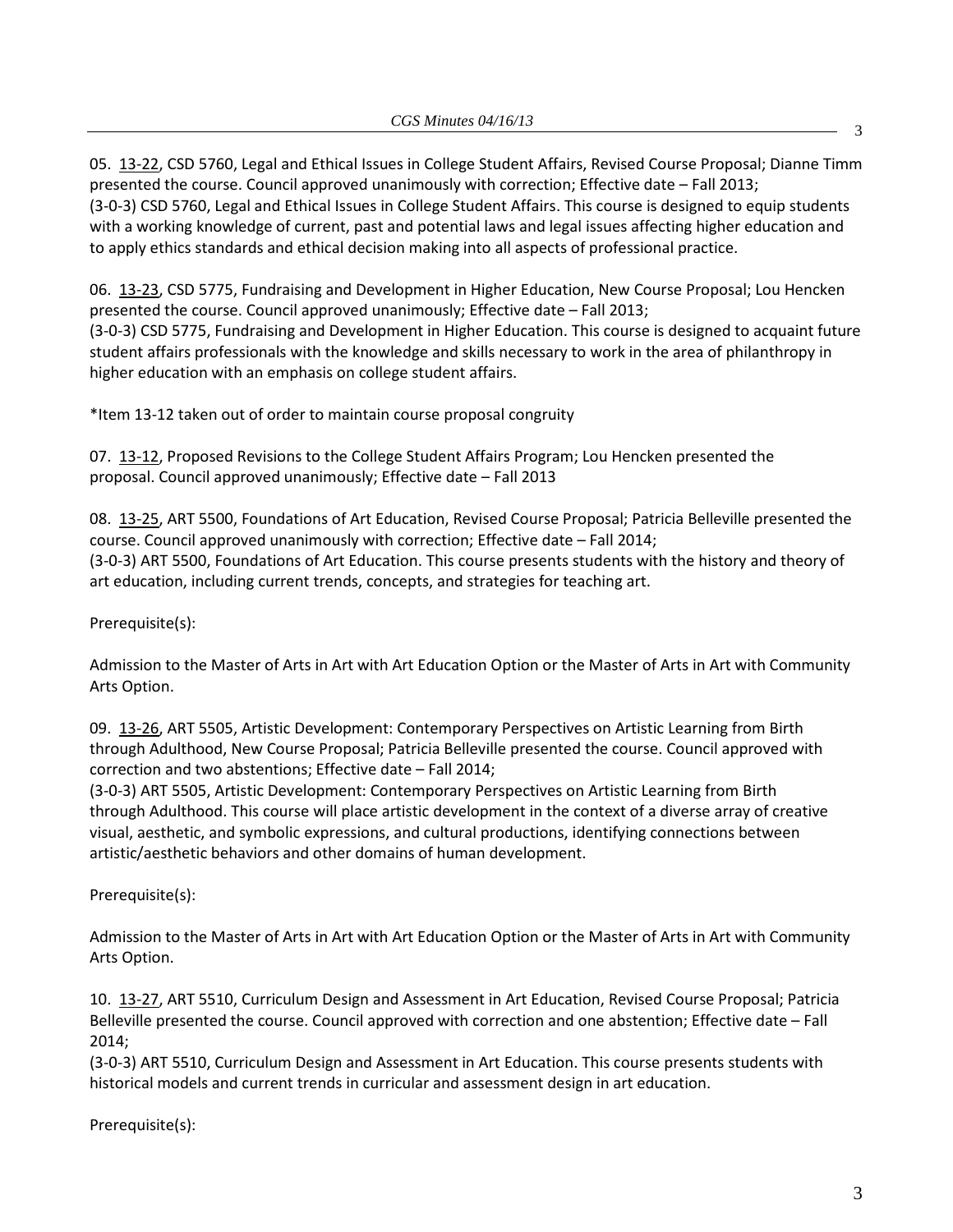#### *CGS Minutes 04/16/13*

4 Admission to the Master of Arts in Art with Art Education Option or the Master of Arts in Art with Community Arts Option.

11. [13-28,](http://castle.eiu.edu/~eiucgs/currentagendaitems/agenda13-28.pdf) ART 5515, Art, Culture, and Community: Alternative Sites for Art Education, New Course Proposal; Patricia Belleville presented the course. Council approved unanimously with correction; Effective date – Fall 2014;

(3-0-3) ART 5515, Art, Culture, and Community: Alternative Sites for Art Education. This course examines the manner in which artistic, cultural, and creative expressions reveal and influence community life among diverse peoples, analyzes the impact of globalization on cultural groups in selected sites around the world, and considers how local artisans, cultural workers, community leaders, business enterprises, and not-for-profit organizations contribute to local civil society.

## Prerequisite(s):

Admission to the Master of Arts in Art with Art Education Option or the Master of Arts in Art with Community Arts Option.

12. [13-29,](http://castle.eiu.edu/~eiucgs/currentagendaitems/agenda13-29.pdf) ART 5520, Creative Technology in Art Education, New Course Proposal; Patricia Belleville presented the course. Council approved unanimously with correction; Effective date – Fall 2014; (3-0-3) ART 5520, Creative Technology in Art Education. This course examines development of educational applications of new digital media.

## Prerequisite(s):

Admission to the Master of Arts in Art with Art Education Option or the Master of Arts in Art with Community Arts Option.

13. [13-30,](http://castle.eiu.edu/~eiucgs/currentagendaitems/agenda13-30.pdf) ART 5563, Printmaking Techniques, New Course Proposal; Glenn Hild presented the course. Council approved unanimously; Effective date – Summer 2014;

(0-3-3) ART 5563, Printmaking Techniques, New Course Proposal. This class provides an intensive studio experience in traditional and contemporary printmaking techniques.

## Prerequisite(s):

Admission to the Master of Arts in Art with Art Education Option or the Master of Arts in Art with Community Arts Option; nine semester hours of undergraduate 2D studio art coursework or permission of the instructor.

14. [13-31,](http://castle.eiu.edu/~eiucgs/currentagendaitems/agenda13-31.pdf) ART 5574, Impressions in Clay, New Course Proposal; Glenn Hild presented the course. Council approved unanimously; Effective date – Summer 2014;

(0-3-3) ART 5574, Impressions in Clay. This course will provide an intensive studio experience in various methods of impression texturing on clay surfaces using a variety of tools, objects and materials.

## Prerequisite(s):

Admission to the Master of Arts in Art with Art Education Option or the Master of Arts in Art with Community Arts Option; nine semester hours of undergraduate 3D studio art coursework or permission of the instructor.

15. [13-32,](http://castle.eiu.edu/~eiucgs/currentagendaitems/agenda13-32.pdf) ART 5613, Investigating the Figure, New Course Proposal; Glenn Hild presented the course. Council approved unanimously; Effective date – Summer 2014;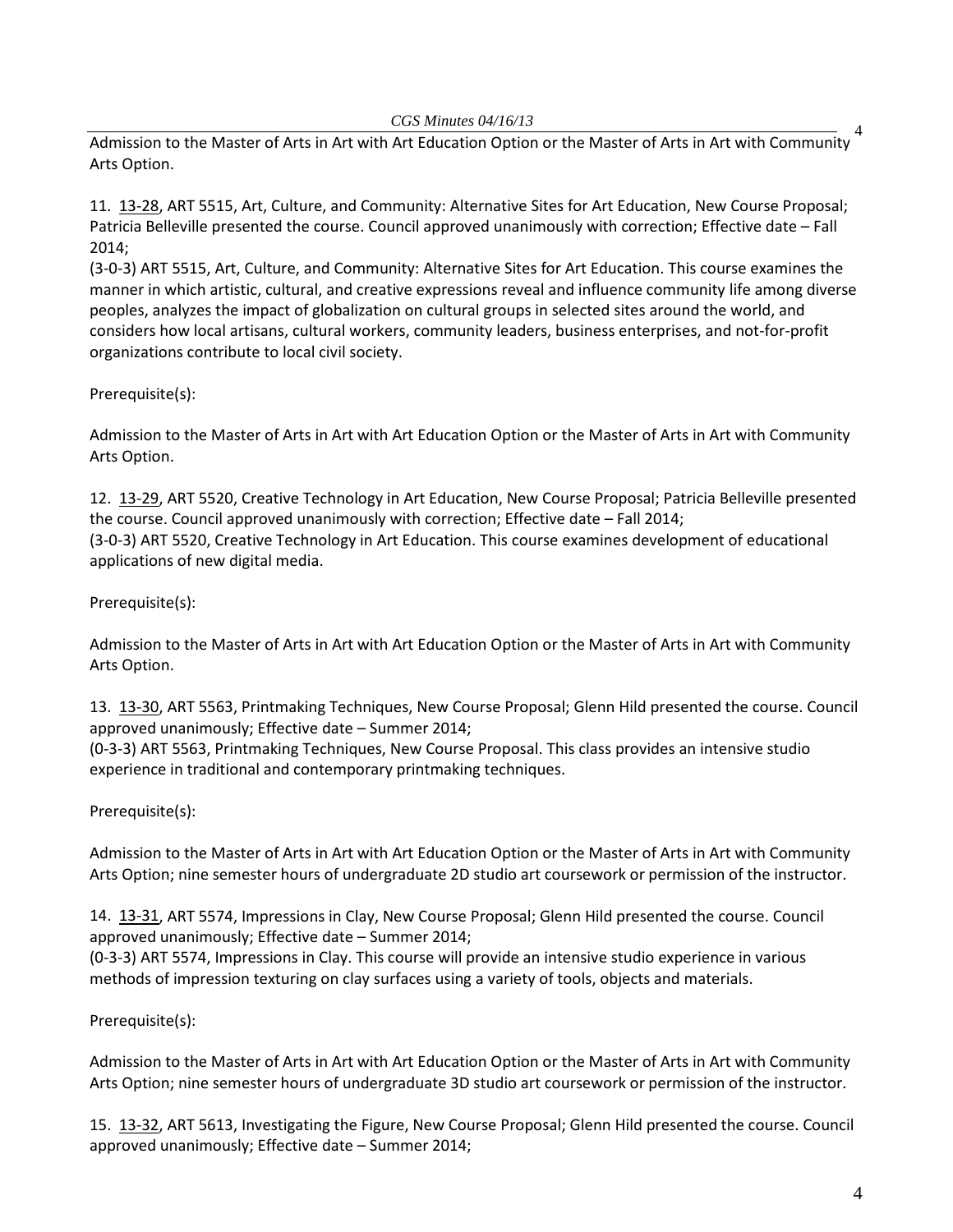(0-3-3) ART 5613, Investigating the Figure. This course offers intensive studio practice in figurative art with emphasis on a variety of two-dimensional media and the development of a personal style.

# Prerequisite(s):

Admission to the Master of Arts in Art with Art Education Option or the Master of Arts in Art with Community Arts Option; nine semester hours of undergraduate 2D studio art coursework or permission of the instructor.

16. [13-34,](http://castle.eiu.edu/~eiucgs/currentagendaitems/agenda13-34.pdf) ART 5803, Fiber Structures, New Course Proposal; Glenn Hild presented the course. Council approved unanimously; Effective date –Summer 2014;

(0-3-3) ART 5803, Fiber Structures, New Course Proposal. This course offers an intensive studio experience in various off-loom fiber processes.

# Prerequisite(s):

Admission to the Master of Arts in Art with Art Education Option or the Master of Arts in Art with Community Arts Option; nine semester hours of undergraduate 3D studio art coursework or permission of the instructor.

# **02 Committee Reports:**

**Textbook Advisory-** Michael Menze, no report

**Library Advisory**- Newton Key, committee met; discussed Booth Awards of Excellence

**Academic Technology** (ATAC)- Rendong Bai, committee met; discussed D2L updates; upgrading of classroom projector equipment

**President's Round Table-** Dean Augustine, no report

**Electronic Learning Materials Taskforce (ELM)-** Michael Menze, committee met; discussed draft of report to faculty senate outlining need for permanent academic technology sub-committee to address ELM objectives **Honorary Degree**- Jackie Frank, no report

**Steering Committee for Program Analysis-** Nora Pat Small, committee met; explained final report almost ready for presentation to President Perry; VPBA Bill Weber searching for pilot program candidates. **GSAC**- Bill Elliott, not present

**Council on Assessment of Student Learning (CASL)**- Wesley Allan, committee met; hosted CASA Director Karla Sanders to discuss critical thinking and retention rates for undergraduates.

# **03 Other Items:**

2013-2014 Executive Election results:

**Chair** Wesley Allan – Nominated by Nora Pat Small; approved by acclamation **Vice-Chair** Michael Cornebise – Nominated by Newton Key; approved by acclamation

# **04 Dean's Report:**

• Discussed process of graduate student selection for newly established student speaker role at Fall commencement ceremony.

5